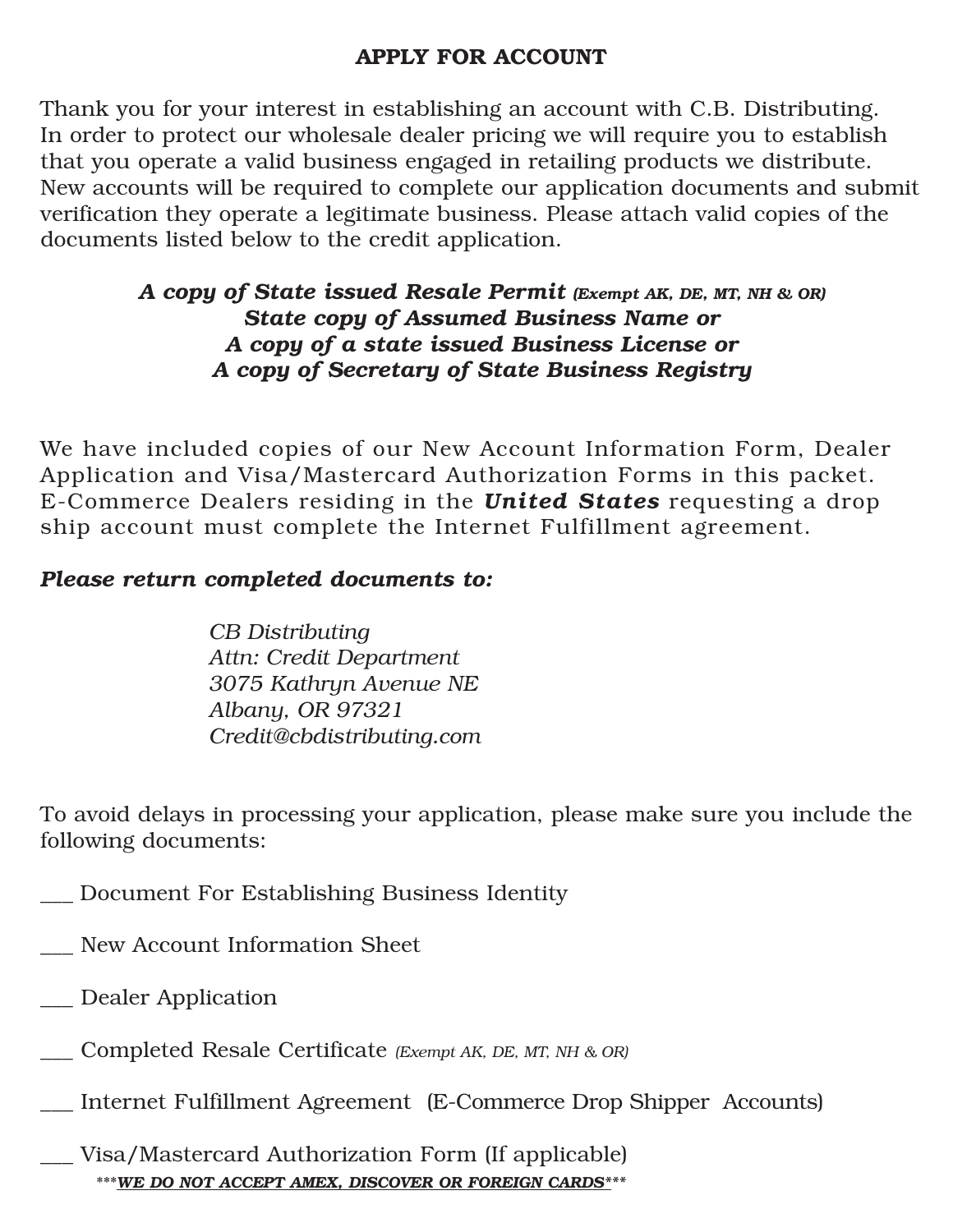# **CBD**istributing

| <b>ACCOUNT INFORMATION SHEET</b>                                                                                |                                 |  |  |  |  |
|-----------------------------------------------------------------------------------------------------------------|---------------------------------|--|--|--|--|
|                                                                                                                 |                                 |  |  |  |  |
| To enable us to serve your account with superior service, please answer the following questions:                |                                 |  |  |  |  |
|                                                                                                                 |                                 |  |  |  |  |
| Are you currently receiving our flyers ? $\bigcup$ Yes $\bigcup$ No                                             |                                 |  |  |  |  |
| Does your business reside within the Continental US? $\bigcup$ Alaska/Hawaii? $\bigcirc$ Outside US? $\bigcirc$ |                                 |  |  |  |  |
| Do you operate your store in a $\Box$ residential or $\Box$ business location?                                  |                                 |  |  |  |  |
| What are your business hours: From __________(am $\bigcirc$ pm $\bigcirc$ ) To _________(am $\bigcirc$ pm       |                                 |  |  |  |  |
|                                                                                                                 |                                 |  |  |  |  |
| What type of business do you operate? (Check all that apply)                                                    |                                 |  |  |  |  |
| Storefront - Retail establishment                                                                               |                                 |  |  |  |  |
| <b>Catalog Sales</b>                                                                                            |                                 |  |  |  |  |
|                                                                                                                 |                                 |  |  |  |  |
|                                                                                                                 |                                 |  |  |  |  |
| Mobile Installation & Repair                                                                                    |                                 |  |  |  |  |
| RV Manufacturing, Sales or Repair                                                                               |                                 |  |  |  |  |
| Truck Manufacturing, Sales or Repair                                                                            |                                 |  |  |  |  |
|                                                                                                                 |                                 |  |  |  |  |
| What Types of products are you interested in purchasing? (Check all that apply)                                 |                                 |  |  |  |  |
| CB & 10 Meter Products                                                                                          | <b>Power Supplies/Inverters</b> |  |  |  |  |
| <b>FRS &amp; GMRS Products</b>                                                                                  | Car Audio Products              |  |  |  |  |
| <b>Scanners</b>                                                                                                 | <b>12 Volt Accessories</b>      |  |  |  |  |
| <b>Radar Detectors</b>                                                                                          | <b>Marine Products</b>          |  |  |  |  |
| <b>Business Radio Products</b>                                                                                  | Antennas, Mounts & Accessories  |  |  |  |  |
| <b>Action Cams - Motorcycle Products</b>                                                                        | Tools                           |  |  |  |  |
|                                                                                                                 | <b>Office Use Only</b>          |  |  |  |  |
|                                                                                                                 | <i>Terms: _________</i>         |  |  |  |  |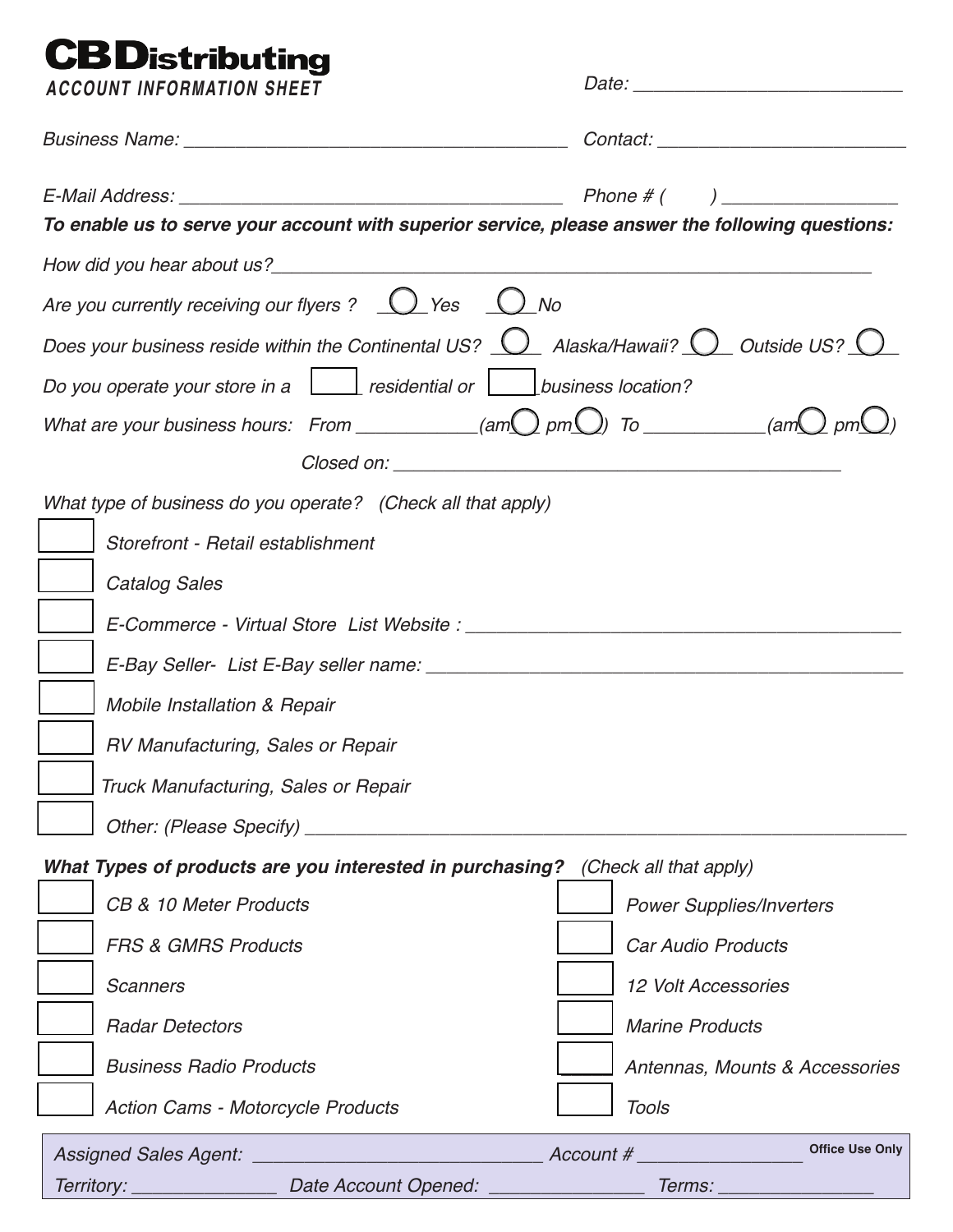# **CBD**istributing

### **E-COMMERCE DEALER APPLICATION**

| Albany, OR 97321                                                                                                                               |                         |                                               |  |
|------------------------------------------------------------------------------------------------------------------------------------------------|-------------------------|-----------------------------------------------|--|
| $(541)$ 926-1027<br>(541) 812-2351 Fax (Credit Dept.)                                                                                          |                         |                                               |  |
|                                                                                                                                                |                         |                                               |  |
|                                                                                                                                                |                         |                                               |  |
|                                                                                                                                                |                         |                                               |  |
|                                                                                                                                                |                         | STATE ZIP                                     |  |
| <b>SHIPPING</b>                                                                                                                                |                         |                                               |  |
|                                                                                                                                                |                         | STATE<br><b>ZIP</b>                           |  |
| TYPE OF BUSINESS: <u>OSole Proprietorship OPartnership OCorporation OOther</u>                                                                 |                         | <b>SPECIFY</b>                                |  |
| YEARS IN BUSINESS: ___________*Must be in business for 3+ years to apply for open account & agree to complete a personal guarantee of payment. |                         |                                               |  |
| TERMS REQUESTED: $\bigcirc$ Credit Card $\bigcirc$ Net 30 $\bigcirc$ Net 10th $\bigcirc$ On Receipt                                            |                         |                                               |  |
| ****ACCOUNTS APPLYING FOR CREDIT CARD TERMS SKIP TO PAGE 2****                                                                                 |                         |                                               |  |
| (Please list primary suppliers you have credit history with, similar to credit line requested)                                                 | <b>TRADE REFERENCES</b> |                                               |  |
|                                                                                                                                                | Name:                   |                                               |  |
|                                                                                                                                                |                         |                                               |  |
| <b>PHONE</b> # ( )                                                                                                                             |                         | <b>PHONE</b> # ( )___________________________ |  |
| $FAX \#$ ( )                                                                                                                                   |                         | $FAX \#$ ( )                                  |  |
|                                                                                                                                                |                         |                                               |  |
|                                                                                                                                                |                         |                                               |  |
|                                                                                                                                                |                         |                                               |  |
|                                                                                                                                                |                         |                                               |  |
|                                                                                                                                                |                         |                                               |  |
| <b>BANKING INFORMATION:</b>                                                                                                                    |                         |                                               |  |
|                                                                                                                                                |                         |                                               |  |
|                                                                                                                                                |                         |                                               |  |
| <u> 1989 - Johann Harry Harry Harry Harry Harry Harry Harry Harry Harry Harry Harry Harry Harry Harry Harry Harry</u>                          |                         |                                               |  |
|                                                                                                                                                |                         |                                               |  |
|                                                                                                                                                |                         |                                               |  |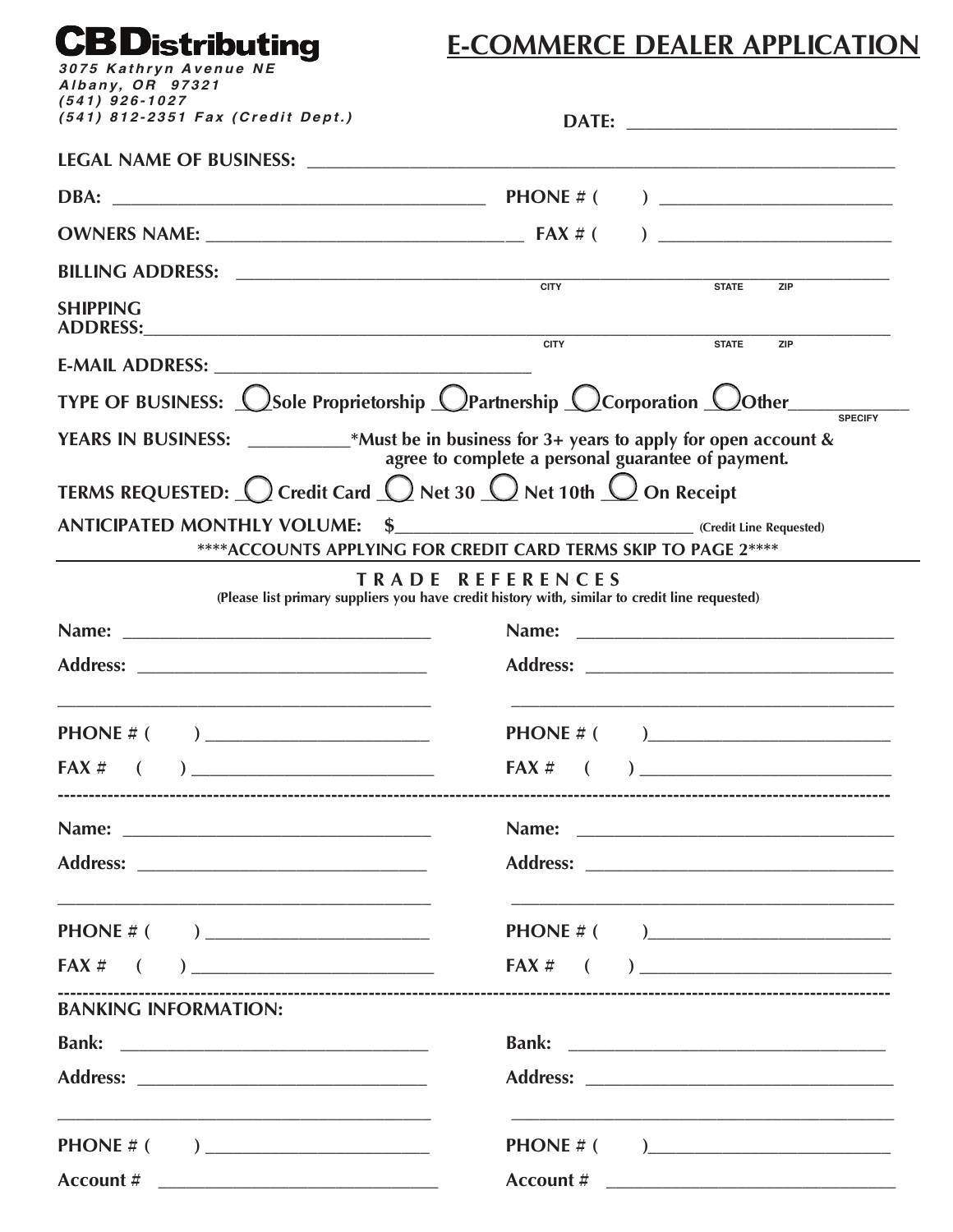#### **E - C O M M E R C E D E A L E R A G R E E M E N T**

**CB Distributing supplies wholesale products to Retail establishments, E-commerce & Catalog businesses who engage in re-selling merchandise. We do not offer drop shipping to Dealer's residing outside of the United States. In order to protect our dealers and pricing, new accounts will be required to submit a valid resale permit and business license. All accounts will be required to submit a completed dealer application and applicable credit forms. No product pricing will be furnished until we receive required documentation. CB Distributing will provide a shipping and routing notification fulfillment service to Ecommerce Dealers upon acceptance of the terms and conditions set forth below:**

#### **TERMS OF SALE:**

**Dealer must have an established Term or Credit Card account to participate. Dealer may submit no more than two (2) Visa or Mastercards to be used for processing orders and must have completed authorization form(s) on file prior to placing an order. We have strict procedures in place to safeguard credit card information. For security purposes, no Visa or Mastercard numbers will be accepted over the phone by our credit department or sales staff. Dealers who have more than one credit card on file must designate which Visa or Mastercard is to be used by indicating the last four numbers (only) of the designated card when placing an order. Orders will not be shipped if the Visa or Mastercard on file is denied by the processing center. We will notify you immediately if this occurs. Accounts with Visa or Mastercards that continue to be denied will be subject to revocation of drop shipping privileges. Term accounts that become past due will be immediately placed on credit hold and orders will not be processed until the account is brought into a current** standing. Any account that becomes delinguent will be immediately subject to a credit review. Invoice(s) will be mailed (or e-mailed) to you the next busi**ness day for your records. Credit card receipts will be e-mailed upon completion of transaction from our secure gateway.** 

Products and pricing in the electronics industry constantly changes. Product pricing is confidential. Prices listed on our website, flyers or any printed media **do not include freight and are subject to change without notice. To protect our electronic retailers, e-commerce accounts agree to sell and market products in professional and profitable manner. Some products have MAP (minimum advertised price) pricing that all dealers must adhere to. Any dealer advertising products below MAP pricing will be notified and shipments will be withheld until compliance is achieved. Accounts with no activity within a 12 month period will become in-active. We will not accept calls from your customers or provide customer service support. Dealer is responsible for handling their own customer service. Consumers should contact Dealer or respective manufacturer for installation, operation and technical support as indicated in the owner's manual. Term accounts authorize legal title to merchandise purchased from CB Distributing as security for payment on account. Term accounts agree to pay all costs of collection and/or litigation plus reasonable attorney fees. By signing this agreement you agree to any/all litigation to be held in Albany, County of Linn, as governed by the State of Oregon.**

#### **ORDERS:**

**Most orders placed by 3:00 PM Pacific Standard Time are shipped the same day. The method to place a drop shipment order is by website entry, e-mail or fax. A hard copy will allow us to verify and confirm the routing information on the order and eliminate costly errors. CB Distributing will not be liable for any revenue lost due to routing errors or transportation delays for any reason. We will double check packages for accuracy prior to shipping to ensure routing and contents are as ordered. Additional fees charged by freight carriers to re-route packages due to improper address information submitted to us will be charged back to the dealer. In the event of a loss due to theft, fraud or any other circumstance that may arise between the dealer and the consumer the dealer agrees to reimburse CB Distributing in full for merchandise and transportation costs. Dealer name and address information will be printed as sender on the shipping label so your customer will recognize who they are receiving the package from. In the event of a non-deliverable order, USPS will re-route product to return address on shipping label. Dealer agrees to reimburse CB Distributing for any fee's charged to re-route package(s). Each order will be assessed a \$4.00 processing fee and nominal handling charge for packaging materials. Freight will be calculated at residential rates and will be insured against loss and damage. International shipments require extensive research to determine if product can be shipped into a country. Each country has stringent rules and regulations outlining product dimensions and what type of goods can be accepted through Customs. Dealer is responsible for researching Custom requirements on products they wish to ship to international destinations. To fill international orders Dealer will be required to provide CB** Distributing with appropriate shipping method and a copy of their customer's invoice including phone number. We will provide order fulfillment and ship **goods as specified on your order. There is an additional \$5.00 handling fee to process international shipments to prepare Custom documents. Dealer will be responsible for loss of any merchandise confiscated or not cleared by Custom's. Duty and Custom fees for international shipments will be the responsibility of the dealer and consumer. CB Distributing will not be responsible for any duty, custom fees, out-bound shipping costs or return in-bound freight charges for fraudulent orders, orders not cleared through Customs or cancelled by your customer or any other circumstance that may arise between the dealer and consumer. CB Distributing will not be held liable for any costs or loss associated with an international shipment whatsoever. All duties and taxes imposed on CB Distributing will be billed back to Dealer upon receipt of charges from freight carrier.**

#### **SHIPPING:**

**We can ship your orders by UPS (United Parcel Service) or USPS (US Mail). UPS is our preferred freight carrier. We will ship all orders UPS unless your order clearly states you require shipment routed via USPS (US Mail). Ground freight (only) is pre-paid on shippable orders (excludes\_residential delivery fees, insurance, special priced merchandise, oversize products, stereo boxes, woofers, large coax spools, products that require special handling & truck shipments) totalling \$1,500+ to a single location within the continental (48) United States. Pre-paid freight excludes special priced product, stereo boxes, woofers and large coax spools. Merchandise requiring truck shipment or special priced product does not qualify for pre-paid** freight. Dealers who ship merchandise to Amazom fullfillment center(s) must complete and agree to the terms and conditions contained in "Dealer **Agreement For Orders Shipping to Amazon Fulfillment Centers". USPS (US Mail) shipments may be delayed 1 business day due to pick-up schedules. Shipping charges on orders are determined at processing and vary depending on the carrier you choose. We can not estimate, pre-package or quote freight charges on products or potential orders. Dealers can calculate freight charges by using our webiste or manufacturer specification sheets to obtain product weight, dimensions and utilize online shipping tools available from UPS & USPS. We will assist you in obtaining information on the products that do not have information avaliable. UPS calculates all shipments by dimensional weight. Dimensional weight is figured by actual package dimensions and gross** weight. In most instances the charges for shipments will calculate out at a higher rate than a table that figures by weight only. Please notify your sales rep**resentative if your order requires any additional services (Signature/POD, etc.). We will add applicable freight charges to your order upon completion of packing and processing. You will be e-mailed the tracking number(s) indicating your reference number at the close of our shipping day. Dealers will be responsible for reimbursement of freight charges on refused or returned shipments. CB Distributing assumes no liability for the loss of revenue or any charges associated with merchandise failing to reach its final destination at a specific time or date. No third party billing will be allowed.**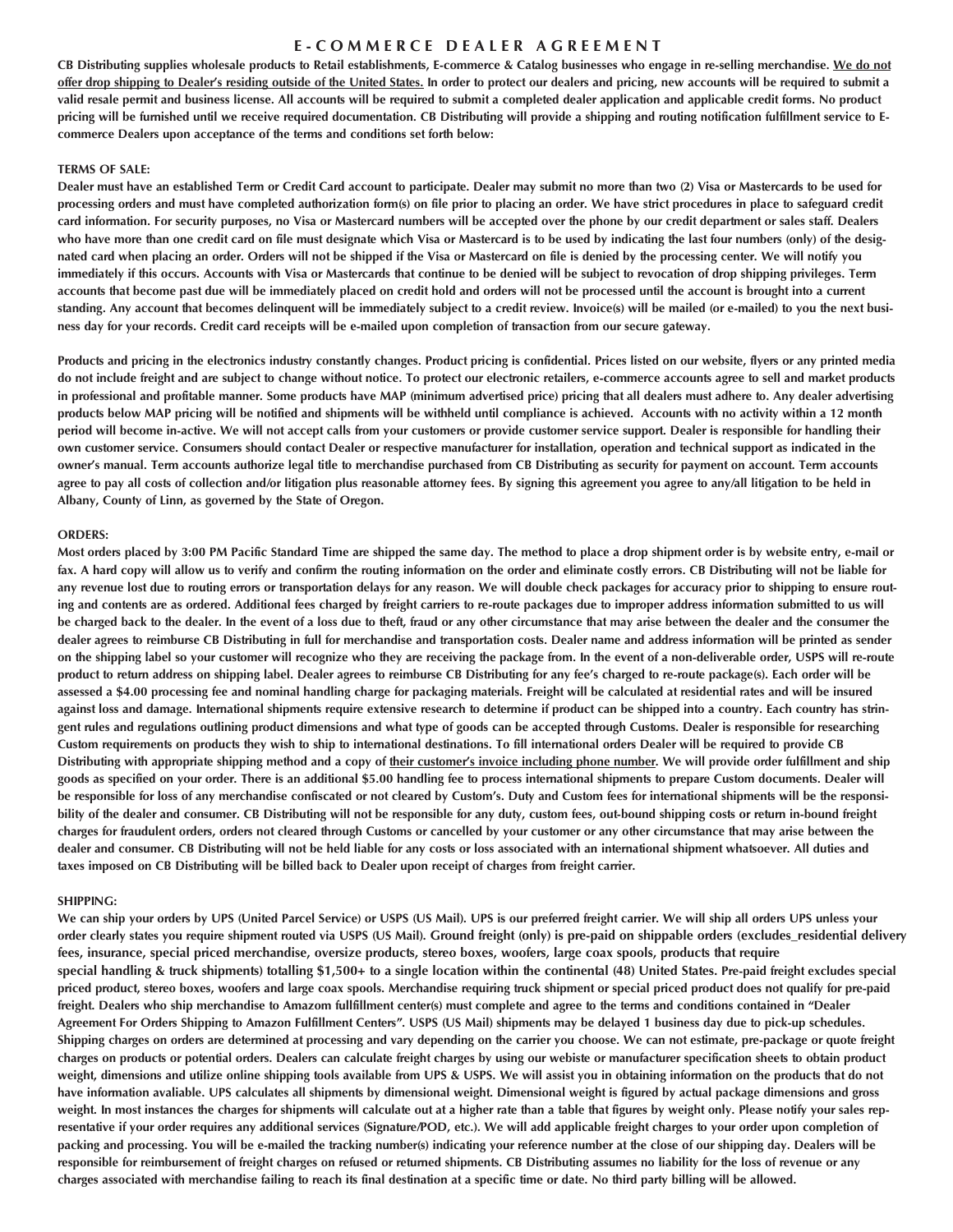#### **CLAIMS:**

**All claims for damages must be reported to freight carrier upon delivery. Notification of errors or shortages must be made within ten (10) days of receipt of goods. All claims must include invoice number, date purchased and summary of item(s) in dispute. Failure to notify CB Distributing within ten days shall constitute an irrevocable acceptance of shipment which shall be binding by the terms indicated on invoice. If a package is lost or damaged we will immediately file a claim with the respective freight carrier. All inner/outer packing must be retained for 14 days for examination by carrier. Credit will be issued after the claim has been accepted and reimbursement is received from respective freight carrier. Note: US Postal Service claims for damage or loss can be lengthy to resolve.**

#### **RETURN GOODS & DEFECTS:**

**No products may be returned without CB Distributing's prior authorization and issuance of RA (return authorization). Dealer is responsible for handling their customer's defective returns. To obtain an RA, fill out the online form at CBDistributing.com (Returns Tab) and fax or e-mail for approval. Most products found to be defective upon initial installation may be returned within 45 days of invoice date. However, Manufacturers have specific guidelines governing what is acceptable for return, which CB Distributing must adhere to. Questions regarding warranty should be directed to our credit department. All 10 Meter manufacturers require defective radios to be sent directly to an authorized factory service center for repair. No returns or exchanges can be made on 10 meter radios. Merchandise must be returned in original manufacturer box with manual and all accessories. After receiving RA number, pack product into an outer shipping box, enclose a copy of RA and write the RA number on outside of carton and ship pre-paid to CB Distributing. Dealer is responsible for shipping costs to return product. Products that are received in used or abused condition will not be accepted and returned freight collect or disposed of. At our discretion we will credit or replace defective products. CB Distributing will pay return shipping costs to replace defective merchandise to one location within the continental (48) United States. Orders that are returned for buyers remorse or found to be non-defective will incur a \$5.00 handling fee or a 15% re-stocking fee, whichever is greater.**

#### **CONFIDENTIAL INFORMATION:**

**All images, catalogs and descriptions supplied by CB Distributing including images on websites and e-mails are exclusive property of CB Distributing. CB Distributing retains the right to all images supplied in any media form. Dealers are authorized to use the images and product descriptions provided by CB Distributing for the purpose of selling product purchased from CB Distributing. No other use of images or descriptions are permitted and shall be considered a breech of agreement. Dealer agrees to remove or destroy any art or media deemed in violation of this agreement. CB Distributing will not be held liable for printed or electronic typographical errors or misprints of any kind.**

**I understand and agree with the above terms and conditions and verify I am authorized to apply for an account for the aforesaid business. I further acknowledge that all of the credit information that has been provided is true and correct. I authorize release of any information listed on this application for the purpose of establishing credit. CB Distributing reserves the right to terminate or modify this agreement with or without notice.**

**By signing this agreement I acknowledge that I fully understand the guidelines listed above and wish to open an account for internet order fulfillment. I further acknowledge and agree to reimburse CB Distributing for any charges incurred relating to my shipments as stated above.**

| <b>AUTHORIZED SIGNATURE:</b> |                         | DATE: |
|------------------------------|-------------------------|-------|
|                              | PRINCIPAL OR OWNER ONLY |       |
| <b>PRINTED NAME:</b>         | TITLE:                  |       |

#### **P E R S O N A L G U A R A N T E E**

**I/We the undersigned consent to the release of my/our personal credit history for determining evaluation of establishing a term account for applicant. I/We recognize if credit is extended, I/we am/are respectively severally/jointly personally responsible and guarantee payment in accordance to the agreed credit terms. I/We the undersigned acknowledges that I/We will be held liable for any debt incurred prior to a 10 day written notice to CB Distributing. I/We authorize CB Distributing to obtain my/our personal credit information from a consumer credit reporting service in order to evaluate and make credit determination of aforesaid business.**

| <b>GUARANTOR 1</b> |  |
|--------------------|--|
|                    |  |
|                    |  |
|                    |  |
|                    |  |
| <b>GUARANTOR 2</b> |  |
|                    |  |
|                    |  |
|                    |  |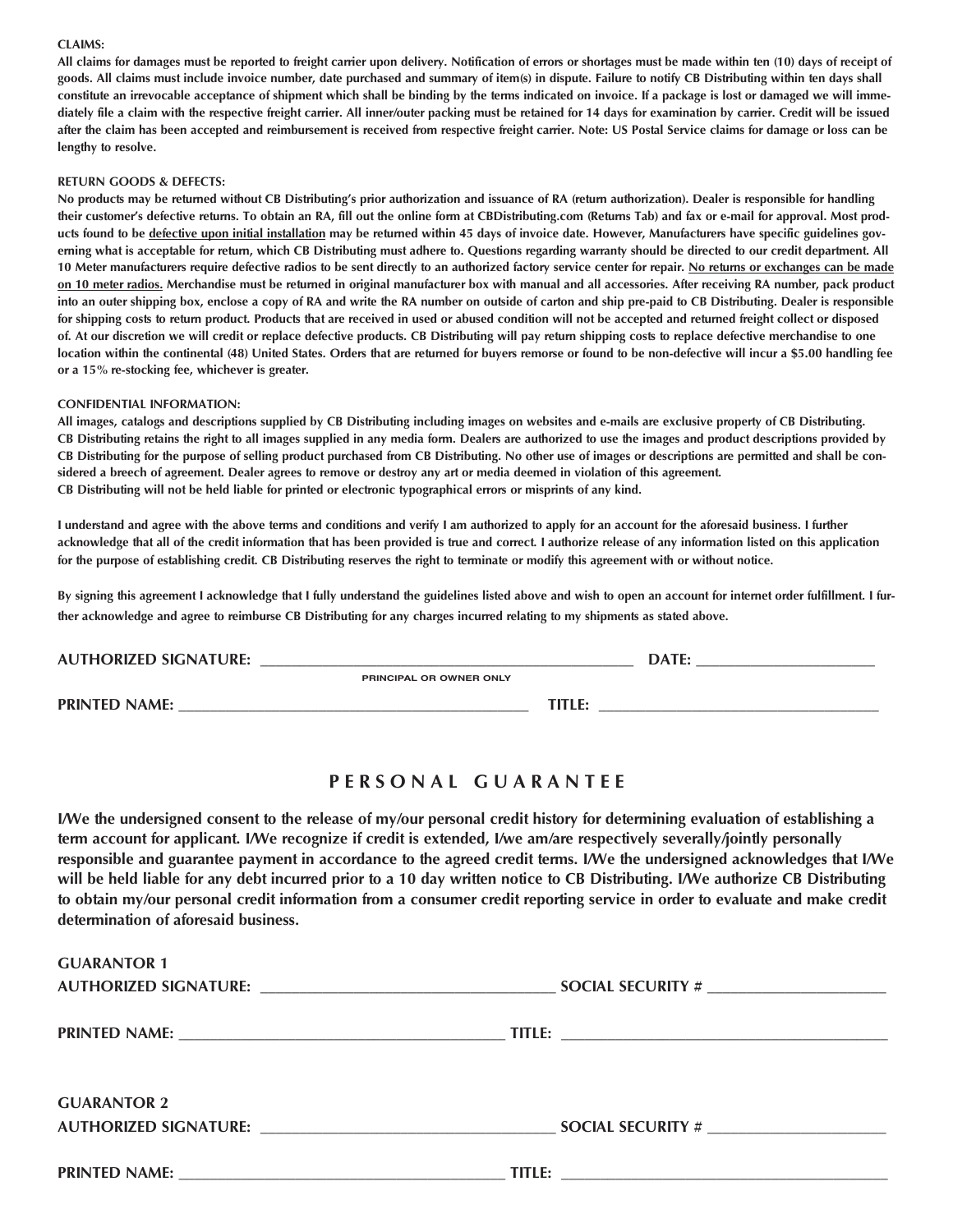### *INTERNET FULFILLMENT INFORMATION & AUTHORIZATION*

We will provide a shipping and routing notification fulfillment service to E-commerce Dealer's residing in the United States, upon acceptance of the terms and conditions set forth below:

- 1) Drop shipment orders will be assessed a processing fee and nominal handling charge for packaging materials. Our drop ship fee is \$4.00. The handling charge is \$2.00.
- Dealer must have an established Term or Credit Card account to participate. Dealer may submit no 2) more than two (2) Visa or Master Cards to be used for processing orders and must have completed authorization form(s) on file prior to placing an order. We have strict procedures in place to safe guard credit card information. For security purposes no Visa or Master Card numbers will be accepted over the phone by our credit department or sales staff. Dealer's who have more than one credit card on file may designate which Visa or Master Card is to be used by indicating the last four numbers (only) of the designated card when placing an order. The invoice and or credit card receipt will be e-mailed to you upon completion of processing.
- 3) In the event of a refused order, USPS and UPS will return package to CB Distributing. Dealer agrees to reimburse CB Distributing for any fee's charged to re-route or return package(s) and re-stock fees apply.
- Orders will not be shipped if the Visa or Master Card on file is denied by the processing center and you 4) will be notified immediately if this occurs. Accounts with Visa or Master Cards that continue to be denied will be subject to revocation of drop shipping privileges. Term accounts that become past due will be immediately placed on credit hold. Orders will not be processed until the past due balance is paid. Accounts that become past due will be subject to a credit review and possible revocation of terms.
- The preferred method to place a drop shipment order is on our website. E-mailed or Faxed orders will 5) be entered in the order received which could delay shipments depending on daily volume.
- CB Distributing will not be liable for any revenue lost due to routing errors or transportation delays for 6) any reason. We will double check packages for accuracy prior to shipping to ensure routing and contents are as ordered. Additional fees charged by freight carriers to re-route packages due to improper address information submitted to us will be charged back to the dealer.
- 7) Shipping UPS (United Parcel Service) is our preferred freight carrier. USPS (US Mail) shipments may be delayed 1 day due to pick-up schedules. No third party billing will be allowed. Shipping charges on orders are determined at processing and vary depending on the carrier you choose. UPS calculates shipments by dimensional weight. Dimensional weight is figured by actual package dimensions and gross weight. The charges for most shipments will calculate out at a higher rate than the tables that figure by weight only. All packages will be insured. Please notify your sales representative if your order requires any special services (Signature/POD, etc.). We will add applicable freight charges to your order upon completion of packing and processing. You will be e-mailed the tracking number(s) indicating your reference number at the close of our shipping day.
- We can not estimate, pre-package or quote freight charges on products or potential orders. Dealers can 8)estimate freight charges by using our website to obtain product weight, dimensions and utilize freight estimator or online shipping tools. Upon request, we will assist you with product weight and dimensions for items for missing information on our website. International shipments require extensive research to determine if product can be shipped into a specific country.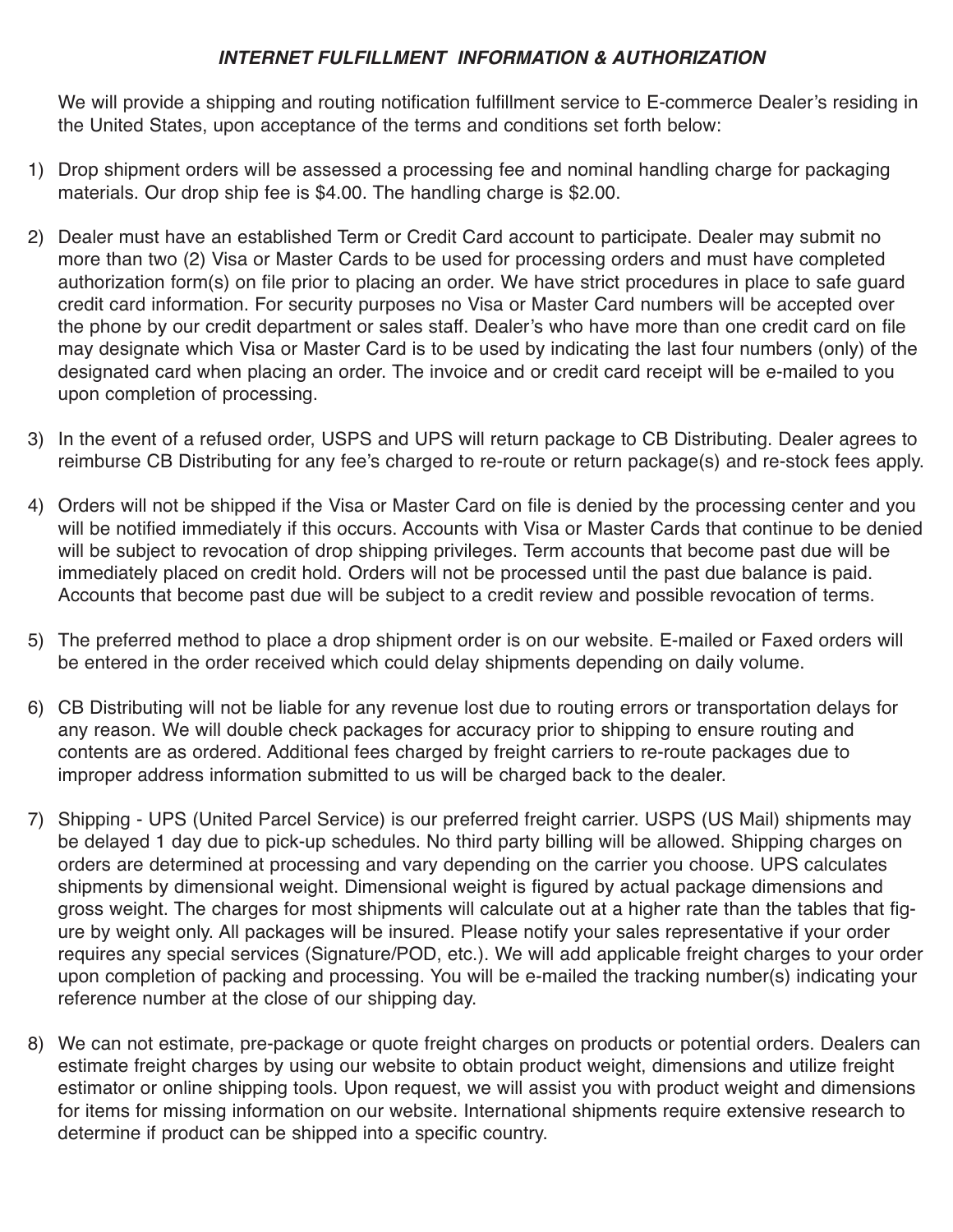- Each country has stringent rules and regulations outlining product dimensions and what type of goods 9) can be accepted through Customs. Dealer is responsible for researching Custom requirements. To fill international orders Dealer will be required to provide CB Distributing with appropriate shipping method, and a copy of customer's invoice with phone number. We will provide order fulfillment and ship goods as specified on your order. There is an additional \$5.00 handling fee to process international shipments. Dealer will be responsible for loss of any merchandise confiscated or not cleared by Custom's. Duty and Custom fees for international shipments will be the responsibility of the Dealer and consumer. CB Distributing will not be responsible for any Duty, Custom fees, out-bound shipping costs or return in-bound freight charges for fraudulent orders, orders not cleared through Customs or cancelled by your customer or any other circumstance that may arise between the Dealer and consumer. CB Distributing will not be held liable for any costs or loss associated with an international shipment whatsoever.
- 10) In the event of a loss due to theft, fraud or any other circumstance that may arise between the Dealer and the consumer the Dealer agrees to reimburse CB Distributing in full for merchandise and transportation costs.
- 11) If a package is lost or damaged we will immediately file a claim with the respective freight carrier. Credit will be issued after the claim has been accepted and reimbursement is received from respective freight carrier. The US Postal Service will not accept a claim on shipments within the United States until 30 days have passed. International claims take longer to resolve. Postal Service claims for lost or damaged packages can be a long process.
- Orders that are refused or cancelled by your customer that are returned to us will incur a \$5 handling 12) fee or a 15% re-stocking fee whichever is greater.
- 13) Tracking information for UPS and USPS shipments will be forwarded to your e-mail address at the end of our business day.
- We can not accept calls from your customers or provide customer service. Dealer is responsible for 14) handling their own customer service. Consumers should contact the respective manufacturer for installation, operation and technical support as indicated in the owner's manual.
- Most products that are found to be defective upon initial installation can be returned to us within 45 15) days from invoice date. There are exclusions, some products are only acceptable for repair and must be routed directly to the manufacturer's service center. *10 Meter radios are not acceptable for return or* **exchange.** If you have any questions regarding what products are acceptable for return please call our Credit Department for further information. Dealer is responsible for handling their customer's defective returns. All product returns require a RA (return authorization). Form is on our website, Returns Tab. Consumers should forward products that become in-operable after initial installation to the respective service center for repair as indicated in the owner's manual.
- CB Distributing reserves the right to terminate or modify this agreement without notice. 16)

I \_\_\_\_\_\_\_\_\_\_\_\_\_\_\_\_\_\_\_\_\_\_\_\_\_\_\_\_\_ representative of \_\_\_\_\_\_\_\_\_\_\_\_\_\_\_\_\_\_\_\_\_\_\_\_\_\_\_\_\_ fully understand the guidelines listed above and wish to open an account for internet order fulfillment. I agree to reimburse CB Distributing for any charges incurred related to my shipments as stated above.